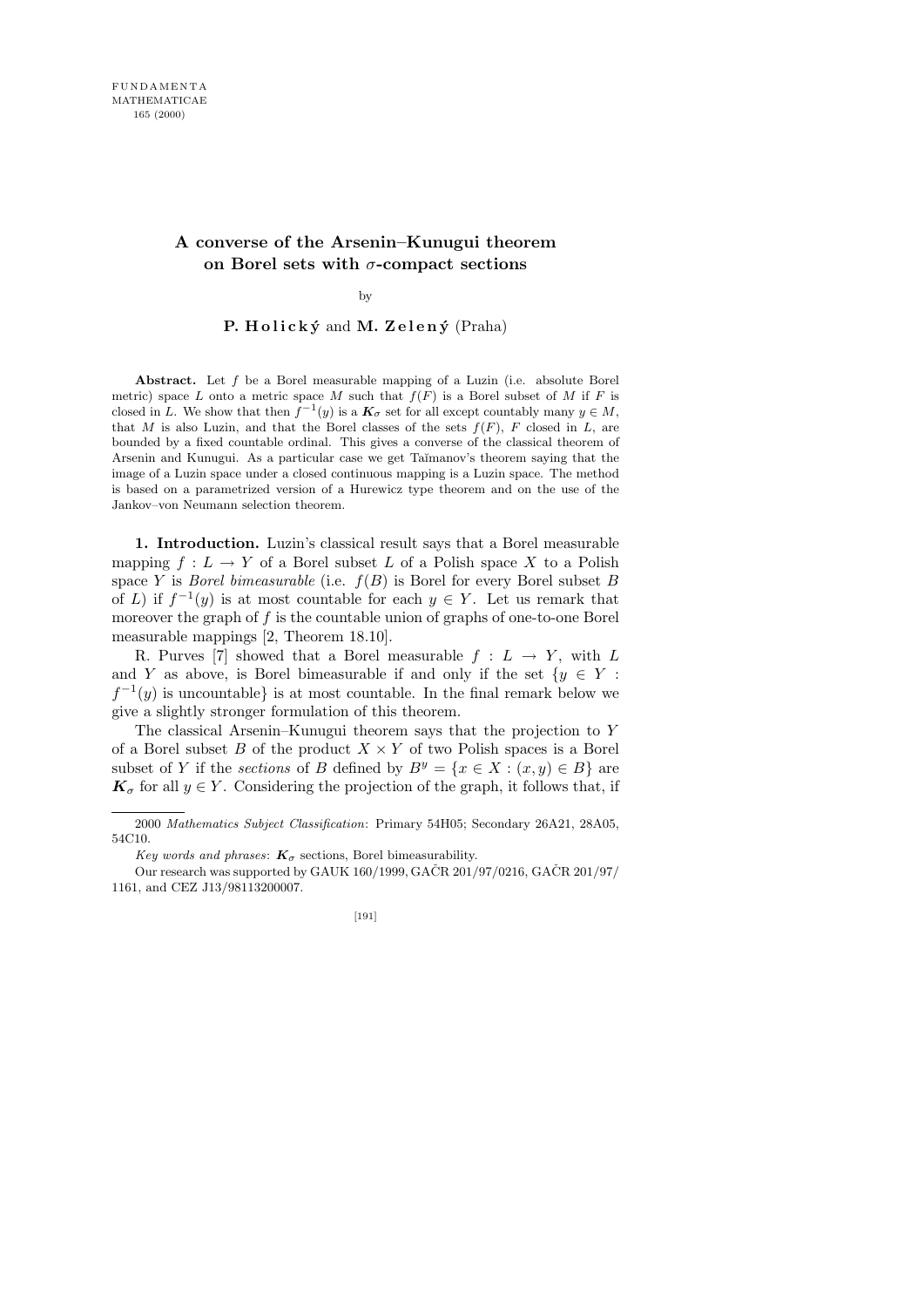$f: L \to Y$  is Borel measurable with L and Y as above, then the set  $f(L)$  is Borel in Y whenever  $f^{-1}(y)$  is  $\mathbf{K}_{\sigma}$  for each  $y \in Y$ . Let us remark that also this theorem has a strengthening analogous to the result mentioned above. J. Saint-Raymond  $[8]$  showed that the graph of such an f is the union of countably many graphs of Borel measurable mappings with compact fibers. Then the result of Arsenin and Kunugui follows from a well known result of Novikov about projections of Borel sets with compact sections.

In this paper we prove the following converse of the Arsenin–Kunugui theorem that is similar to the converse of Luzin's theorem given by Purves.

MAIN THEOREM. Let  $f: L \to Y$  be Borel measurable, L be a Luzin space, and Y be a metric space. Then the following statements are equivalent.

- (a) For every closed set  $F \subset L$  the set  $f(F)$  is Borel in  $f(L)$ .
- (b) The set  $S = \{y \in Y : f^{-1}(y)$  is not  $\mathbf{K}_{\sigma}\}\$ is at most countable.

The proof is based on Lemma 1, where we give a construction of a parametrized family of closed homeomorphic copies of the space of irrationals in sections of an analytic set A with non- $K_{\sigma}$  sections. The formulation of Lemma 1 was inspired by proofs of Purves' theorem ([7], [5], [9], [6]). We would like to point out that Roman Pol showed us another possibility to prove Lemma 1 by an elegant reduction to a Hurewicz type theorem (cf. [2, Theorem 21.22]). We guess that his proof is of comparable difficulty with that using infinite games below.

2. Some needed notions and facts. For standard notions and results of classical descriptive set theory, we refer the reader to [1], [2], [3], [9], etc. However let us recall the following crucial notions.

A metric space L is called a Luzin space if there is a continuous (or equivalently Borel measurable) bijection  $f : F \to L$ , where F is a closed subset of the space  $\mathbb{N}^{\mathbb{N}}$ . It is well known that L is Luzin if and only if it is a Borel subset of some (or all) Polish spaces in which it is embedded.

A metric space A is called analytic if it is empty or if there is a continuous surjection of  $\mathbb{N}^{\mathbb{N}}$  onto A. An analytic subspace of a metric space is called an analytic set.

We introduce some more notation. We use the symbol  $M^{\leq N}$  for the set of finite sequences (including the empty one) of elements of a set  $M$ . Further, |s| denotes the *length* of s which is k if  $s \in M^k$  or zero if  $s = \emptyset$ . We recall that  $s \subset t$  denotes that  $s \in M^{< \mathbb{N}}$  is an initial segment of  $t \in M^{< \mathbb{N}}$ . If  $s \in M^{< \mathbb{N}}$ ,  $k \in \mathbb{N}$  and  $|s| \geq k$ , then we sometimes write  $s|k$  instead of  $(s_1, \ldots, s_k)$ . We use  $s^{\wedge}t$  to denote the concatenation of s and t, where  $s, t \in M^{\leq N}$ . We also use  $\mathcal{N}(s)$  for the set  $\{\nu \in M^{\mathbb{N}} : (\nu_1, \dots, \nu_{|s|}) = s\}$  if  $s \in M^{\leq \mathbb{N}}$ , when speaking about  $M^{\mathbb{N}}$ .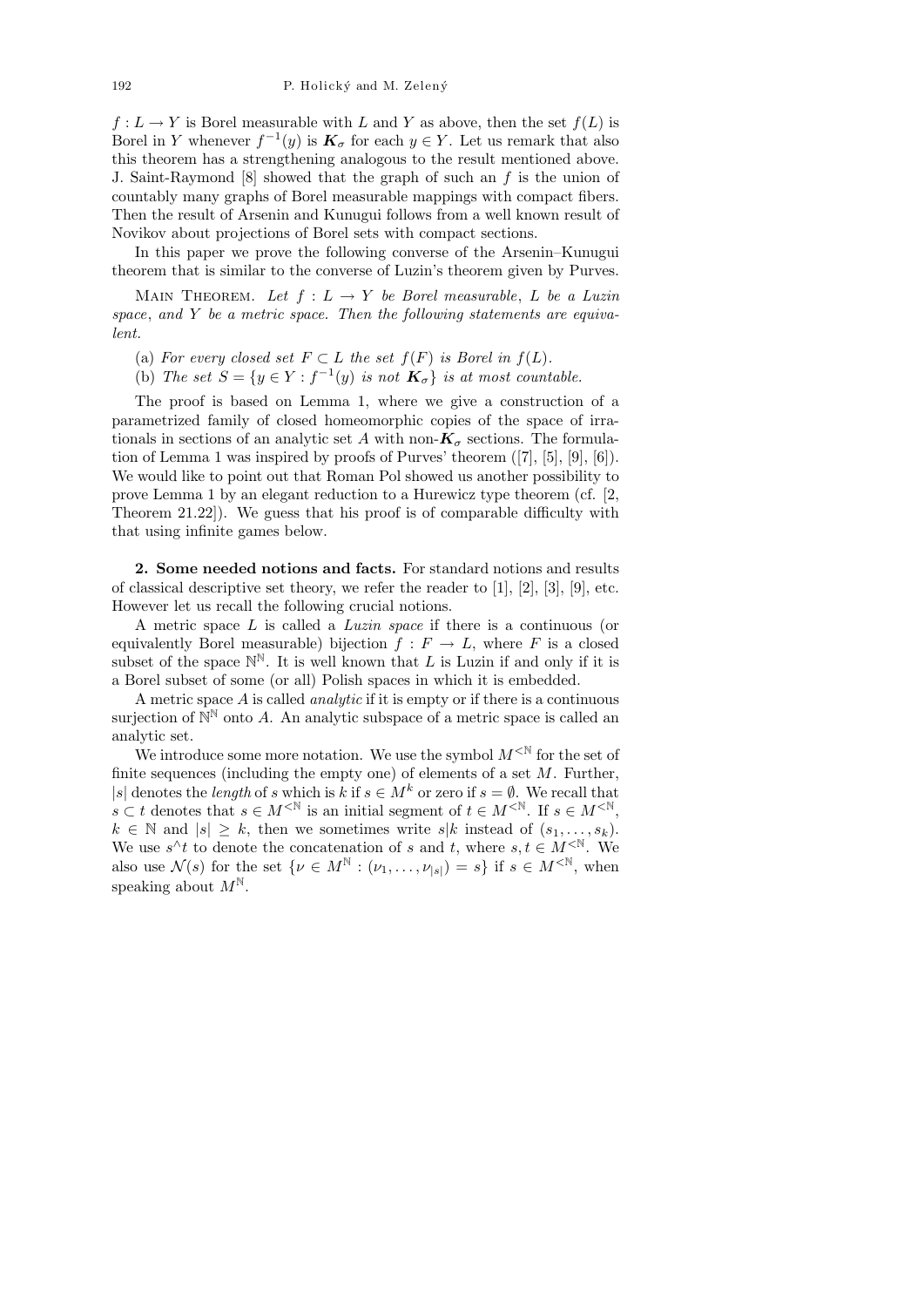We say that a set  $S \subset Z$  can be  $K_{\sigma}$  separated from a set  $T \subset Z$  in a metric space Z if there is a  $K_{\sigma}$  subset K of Z such that  $S \subset K$  and  $K \cap T = \emptyset.$ 

We need

Jankov–von Neumann Selection Theorem (see e.g. [9, Theorem 5.5.2]). Let  $A \subset X \times Y$  be an analytic subset of the product of two Polish spaces, X and Y. Let  $p_Y(A)$  be the image of A under the projection  $p_Y$  of  $X\times Y$  to Y. Then there is a mapping  $f: p_Y(A)\to X$  such that  $(f(y), y)\in A$ for  $y \in p_Y(A)$  and the preimage of every open subset of X belongs to the smallest  $\sigma$ -algebra generated by analytic sets in Y. In particular, f has the Baire property (see [3, Chapter 2, Section 32, I] for the definition).

The key results of Arsenin and Kunugui that we are investigating in this note are summarized in the following theorem.

Arsenin–Kunugui Theorem (cf. [1, Chapter III, 32, Remark (b)]). Let X and Y be Polish spaces and  $B \subset X \times Y$  be a Borel set. Then

- (a)  $\{y \in Y : B^y \text{ is not } \mathbf{K}_{\sigma}\}\$ is analytic and
- (b)  $\{y \in Y : B^y \text{ is not } K_\sigma \text{ or } B^y \text{ is empty} \}$  is analytic.

In particular, the projection of B to Y is Borel in Y if  $B<sup>y</sup>$  is  $K<sub>\sigma</sub>$  for every  $y \in Y$ .

Considering the Borel graph of  $f$  and its projection to  $Y$ , we may restate the very last claim as follows. Let  $f: L \to Y$  be a Borel measurable mapping of a Luzin space L such that  $f^{-1}(y)$  is  $\mathbf{K}_{\sigma}$  for every  $y \in Y$ . Then  $f(L)$  is a Borel subset of Y.

**3. Proof of Main Theorem.** We use the notation  $P_f = \{x \in \{0,1\}^{\mathbb{N}} : f(x) = f(x) \}$  $x^{-1}(1)$  is finite}, and  $P_{\infty} = \{0, 1\}^{\mathbb{N}} \setminus P_{f}$ .

We are going to use a result of Louveau and Saint-Raymond [4] on infinite games.

Louveau–Saint-Raymond game  $LSR(E_0, E_1)$ . Let  $E_0$  and  $E_1$  be closed subsets of  $\{0,1\}^{\mathbb{N}} \times \mathbb{N}^{\mathbb{N}}$  whose projections, A and B respectively, along  $\mathbb{N}^{\mathbb{N}}$ are disjoint analytic subsets of  $\{0,1\}^{\mathbb{N}}$ .

Player I plays  $\varepsilon_n \in \{0,1\}$  and player II plays  $(\alpha_n, \beta_n) \in \{0,1\} \times \mathbb{N}$  in their *n*th move. The payoff set  $V(E_0, E_1)$  for player II is defined by

$$
V(E_0, E_1) = \{ ((\varepsilon_n, (\alpha_n, \beta_n)))_{n=1}^{\infty} \in (\{0, 1\} \times (\{0, 1\} \times \mathbb{N}))^{\mathbb{N}} : (\forall k \in \mathbb{N}) \ \mathcal{N}(r((\varepsilon_1, \ldots, \varepsilon_k), ((\alpha_1, \beta_1), \ldots, (\alpha_k, \beta_k)))) \cap E_{i(\varepsilon_1, \ldots, \varepsilon_k)} \neq \emptyset \},
$$

where r maps each  $((\varepsilon_1,\ldots,\varepsilon_k),((\alpha_1,\beta_1),\ldots,(\alpha_k,\beta_k)))$ ,  $k\in\mathbb{N}$ , to a finite sequence of elements from  $\{0,1\} \times \mathbb{N}$ , and i maps  $\{0,1\}^{<\mathbb{N}}$  to  $\{0,1\}$ . The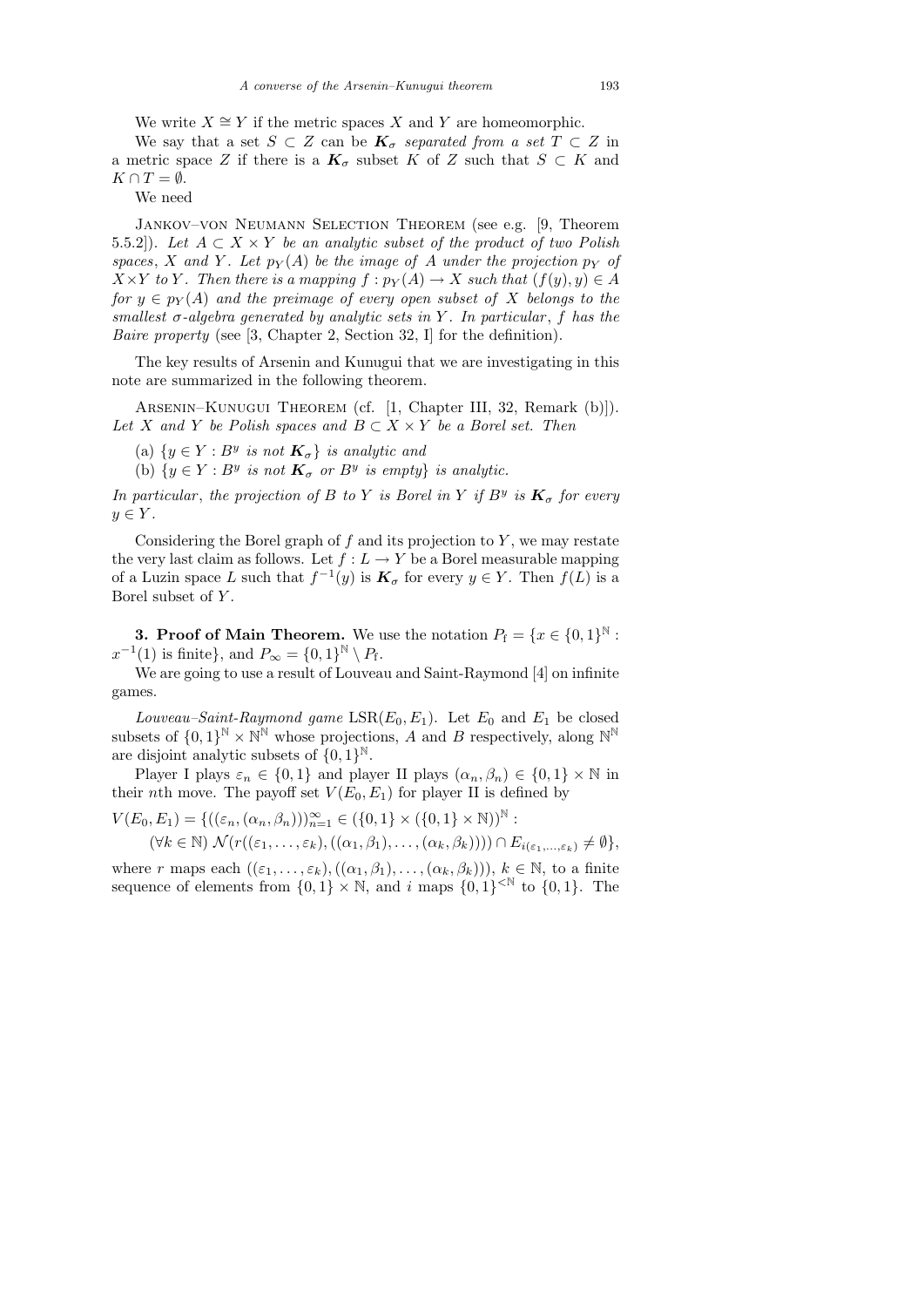mappings r and i do not depend on the choice of  $E_0, E_1$  (and thus also on the choice of  $A, B$ ). We shall not need the concrete way how r and i are defined.

Now we are going to state a special case of [4, Section 1, Theorem 1] that is proved in Section 2.1 of [4]. We do not use exactly the same formulations as Louveau and Saint-Raymond.

We say that the strategy  $\sigma$  for player II in that game *induces a map*ping  $\tau : \{0,1\}^{\mathbb{N}} \to (\{0,1\}^{\mathbb{N}} \times \mathbb{N})^{\mathbb{N}}$  if  $\tau(\varepsilon) = ((\alpha_1,\beta_1),(\alpha_2,\beta_2),\ldots)$  whenever  $(\varepsilon_1,(\alpha_1,\beta_1),\varepsilon_2,(\alpha_2,\beta_2),\ldots)$  is a run of the game when I played  $\varepsilon =$  $(\varepsilon_1, \varepsilon_2, \ldots)$  and II followed the strategy  $\sigma$ . This is a continuous (in fact 1-Lipschitz) mapping with respect to the standard product metrics.

LOUVEAU–SAINT-RAYMOND THEOREM ([4, Section 2.1]). Let  $E_0$  and  $E_1$  be closed subsets of  $\{0,1\}^{\mathbb{N}} \times \mathbb{N}^{\mathbb{N}}$  whose projections, A and B respectively, along  $\mathbb{N}^{\mathbb{N}}$  are disjoint analytic subsets of  $\{0,1\}^{\mathbb{N}}$ . If A cannot be  $\mathbf{K}_{\sigma}$ separated from B in  ${0,1}^{\mathbb{N}}$ , then player II has a winning strategy  $\sigma$  that induces a mapping  $\tau : \varepsilon \in \{0,1\}^{\mathbb{N}} \mapsto ((\alpha_n,\beta_n))_{n=1}^{\infty} \in (\{0,1\} \times \mathbb{N})^{\mathbb{N}}$  such that projecting  $\tau(\varepsilon)$  to  $\{0,1\}^{\tilde{N}}$  along the  $\beta$ -coordinates, we get a continuous mapping  $\tau^* : \{0,1\}^{\mathbb{N}} \to \{0,1\}^{\mathbb{N}}$  with  $\tau^*(P_{\infty}) \subset A$  and  $\tau^*(P_f) \subset B$ .

Let  $\mathcal{T}_{II}$  denote the set of all mappings induced by all (even not winning) strategies for II as above. The elements  $\tau$  of  $\mathcal{T}_{II}$  are in one-toone correspondence with the mappings  $\overline{\tau} \in ((\{0,1\} \times \mathbb{N})^{\leq N})^{\{0,1\}^{\leq N}}$  defined by  $\overline{\tau}(e_1,\ldots,e_n) = ((a_1,b_1),\ldots,(a_n,b_n))$  if  $\tau(\varepsilon) = ((\alpha_n,\beta_n))_{n=1}^{\infty}$ , where  $\varepsilon \in \{0,1\}^{\mathbb{N}}, \ \alpha = (\alpha_n)_{n=1}^{\infty} \in \{0,1\}^{\mathbb{N}}$  and  $\beta = (\beta_n)_{n=1}^{\infty} \in \mathbb{N}^{\mathbb{N}}$  are arbitrary such that  $\varepsilon|n = (e_1, \ldots, e_n)$ ,  $\alpha|n = (a_1, \ldots, a_n)$ , and  $\beta|n = (b_1, \ldots, b_n)$ . We use  $\overline{T}_{\rm II}$  to denote the set of all such mappings  $\overline{\tau}$ .

We consider the topology of uniform convergence on  $\mathcal{T}_{II}$  and the topology induced by the product topology from  $((\{0,1\} \times \mathbb{N})^{\leq \mathbb{N}})^{\{0,1\}^{\leq \mathbb{N}}}$  on  $\overline{\mathcal{T}}_{II}$ . It is easy to notice that, due to the compactness of  $\{0,1\}^{\mathbb{N}}$ , the above correspondence is even a homeomorphism and so we may and shall identify  $\mathcal{T}_{II}$  and  $\overline{\mathcal{T}}_{II}$ . Since  $\overline{\mathcal{T}}_{II}$  is obviously closed in  $((\{0,1\}\times\mathbb{N})^{\leq \mathbb{N}})^{\{0,1\}^{\leq \mathbb{N}}}, \mathcal{T}_{II}$  is a Polish space.

The following lemma is the crucial part of the proof of the Main Theorem  $((a) \Rightarrow (b))$  and it can be viewed as a "parametrized version" of a Hurewicz type theorem (cf. [2, Theorem 21.22]).

LEMMA 1. Let  $G, H \subset K \times Y_0$  be disjoint analytic subspaces of the product of a compact space  $(K, \varrho)$  and  $Y_0 \cong \{0, 1\}^{\mathbb{N}}$ . Suppose the set  $G^y$  cannot be  $\mathbf{K}_{\sigma}$  separated from  $H^y$  in K for every  $y \in Y_0$ . Then there are  $C \subset Y_0$  with  $C \cong \{0,1\}^{\mathbb{N}}, Q \cong \{0,1\}^{\mathbb{N}},$  a countable dense subset  $Q_f$  of  $Q$ , and a homeomorphic embedding  $\Phi$  of  $Q \times C$  into  $K \times C$  such that  $\Phi((Q \setminus Q_f) \times C) \subset G$ ,  $\Phi(Q_f \times C) \subset H$ , and  $\Phi(Q \times \{y\}) \subset K \times \{y\}$  for every  $y \in C$ .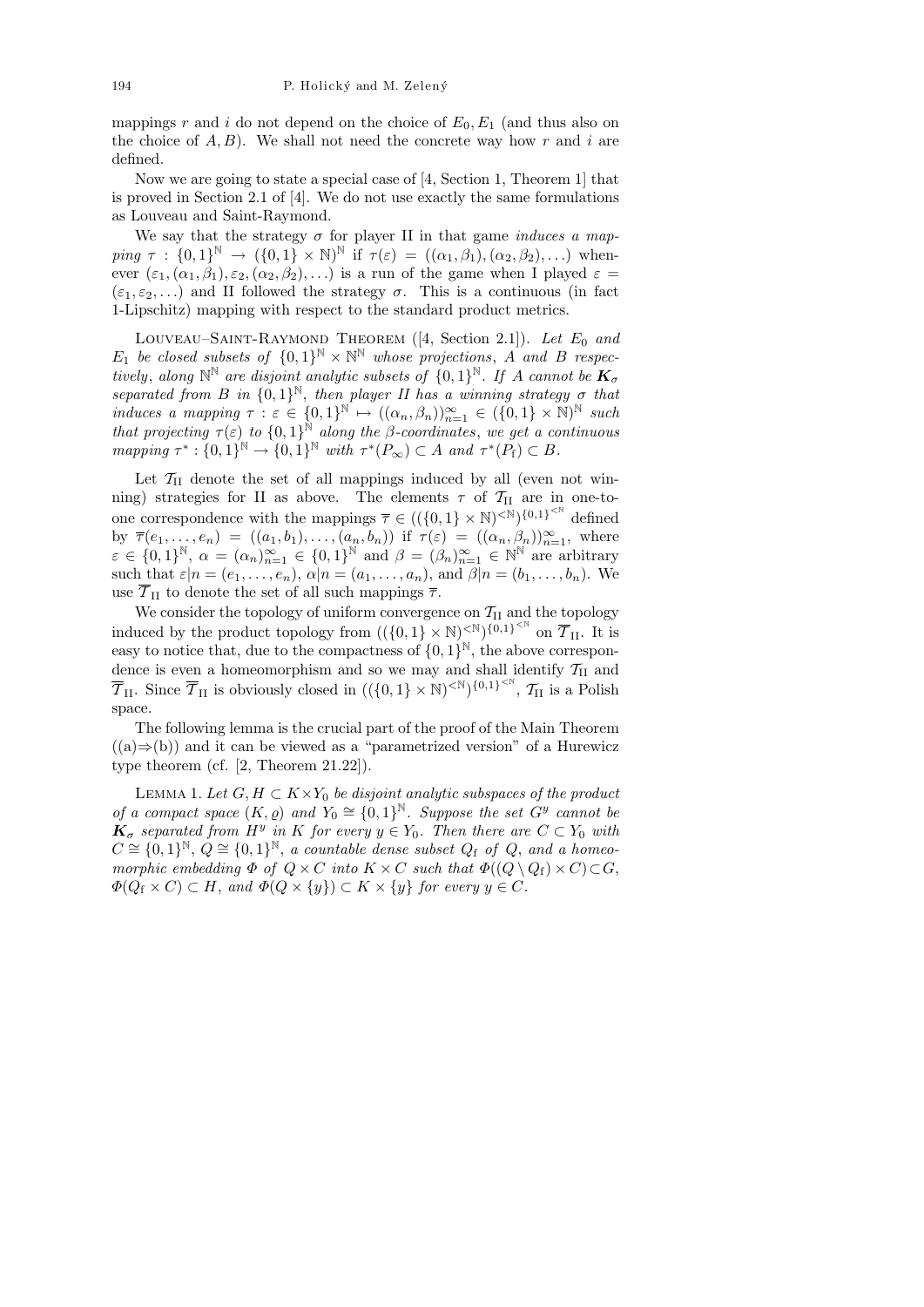P r o o f. We are going to use infinite games to construct the mapping  $\Phi$ . To this end we consider a continuous surjection  $\psi: \{0,1\}^{\mathbb{N}} \to K$  and the identity mapping id on  $Y_0$ . Set  $A = (\psi \times id)^{-1}(G)$  and  $B = (\psi \times id)^{-1}(H)$ . These sets are disjoint analytic and  $A<sup>y</sup>$  cannot be  $\mathbf{K}_{\sigma}$  separated from  $B<sup>y</sup>$  in  $\{0,1\}^{\mathbb{N}}$  for every  $y \in Y_0$  by our assumptions on G and H.

We find closed sets  $F_0$  and  $F_1$  in  $\{0,1\}^{\mathbb{N}} \times \mathbb{N}^{\mathbb{N}} \times Y_0$  whose projections along  $\mathbb{N}^{\mathbb{N}}$  are A and B respectively.

Let  $\mathcal{W}_{\text{II}}(y)$ ,  $y \in Y_0$ , stand for the subset of those elements  $\tau$  of  $\mathcal{T}_{\text{II}}$  that are induced by a winning strategy for II in the game  $LSR(F_0^y)$  $C_0^y, F_1^y$ .

We are going to apply the uniformization theorem of Jankov and von Neumann to the set  $\mathcal{W}_{II} = \{(\tau, y) \in \mathcal{T}_{II} \times Y_0 : \ \tau \in \mathcal{W}_{II}(y)\}.$ 

According to the definition of the payoff set for II we have

$$
\tau \in \mathcal{W}_{\mathrm{II}}(y) \Leftrightarrow (\forall s \in \{0,1\}^{< \mathbb{N}}) \mathcal{N}(r(s,\tau(s))) \cap F_{i(s)}^y \neq \emptyset,
$$

for every  $y \in Y_0$ . The last formula gives that

$$
\mathcal{W}_{II} = \bigcap_{s \in \{0,1\}^{< \mathbb{N}}} \{(\tau, y) \in \mathcal{T}_{II} \times Y_0 : (\mathcal{N}(r(s, \tau(s))) \times \{y\}) \cap F_{i(s)} \neq \emptyset\}
$$
\n
$$
= \bigcap_{s \in \{0,1\}^{< \mathbb{N}}} \bigcup_{\substack{i \in \{0,1\} \\ i(s) = i}} \bigcup_{t \in (\{0,1\} \times \mathbb{N})^{|s|}} \{\tau \in \mathcal{T}_{II} : \tau(s) = t\}
$$
\n
$$
\times \{y \in Y_0 : (\mathcal{N}(r(s, t)) \times \{y\}) \cap F_i \neq \emptyset\}
$$

and so the set  $W_{II}$  is analytic. By the Louveau–Saint-Raymond theorem each section  $\mathcal{W}_{II}^y$  (=  $\mathcal{W}_{II}(y)$ ),  $y \in Y_0$ , is non-empty, and we may use the Jankov–von Neumann theorem as stated above.

We obtain a mapping  $\tau: Y_0 \to T_{II}$  with the Baire property such that  $\tau(y) \in \mathcal{W}_{\text{II}}(y)$  for every  $y \in Y_0$ . We can find a dense  $G_\delta$  subset T of  $Y_0$ such that  $\tau$  is continuous on T (see e.g. [3, Chapter 2, Section 32, II]). Now we find  $Y_1 \subset T$  with  $Y_1 \cong \{0,1\}^{\mathbb{N}}$ . We define a mapping  $\widetilde{\Phi} : \{0,1\}^{\mathbb{N}} \times Y_1 \to Y_2$  $K \times Y_0$  by

$$
\widetilde{\Phi}(x,y)=(\psi[(\boldsymbol{\tau}(y))^*(x)],y).
$$

Let us recall that  $(\tau(z))^*$ ,  $z \in Y_0$ , is obtained from  $\tau(z)$  by deleting suitable β-coordinates. Thus  $(τ(z))^*$  is obtained by a projection of  $τ(z)$ . According to the properties of the games  $LSR(F_0^y)$  $(\widetilde{p}_0^y, F_1^y),$  we have  $\widetilde{\Phi}(P_{\infty} \times Y_1) \subset G,$  $\widetilde{\Phi}(P_f \times Y_1) \subset H$ . By the definition of  $\widetilde{\Phi}$  we have  $\widetilde{\Phi}(\{0,1\}^{\mathbb{N}} \times \{y\}) \subset K \times \{y\}$ for every  $y \in Y_1$ . The mapping  $(x, y) \mapsto (\tau(y))^*(x)$  is continuous since  $\tau$ is continuous as a mapping to the subspace  $\mathcal{T}_{II}$  of the space of continuous mappings from  $\{0,1\}^{\mathbb{N}}$  to  $(\{0,1\}\times\mathbb{N})^{\mathbb{N}}$  endowed with the topology of uniform convergence on  $\{0,1\}^{\mathbb{N}}$  as mentioned before Lemma 1. We conclude that  $\widetilde{\Phi}$ is continuous.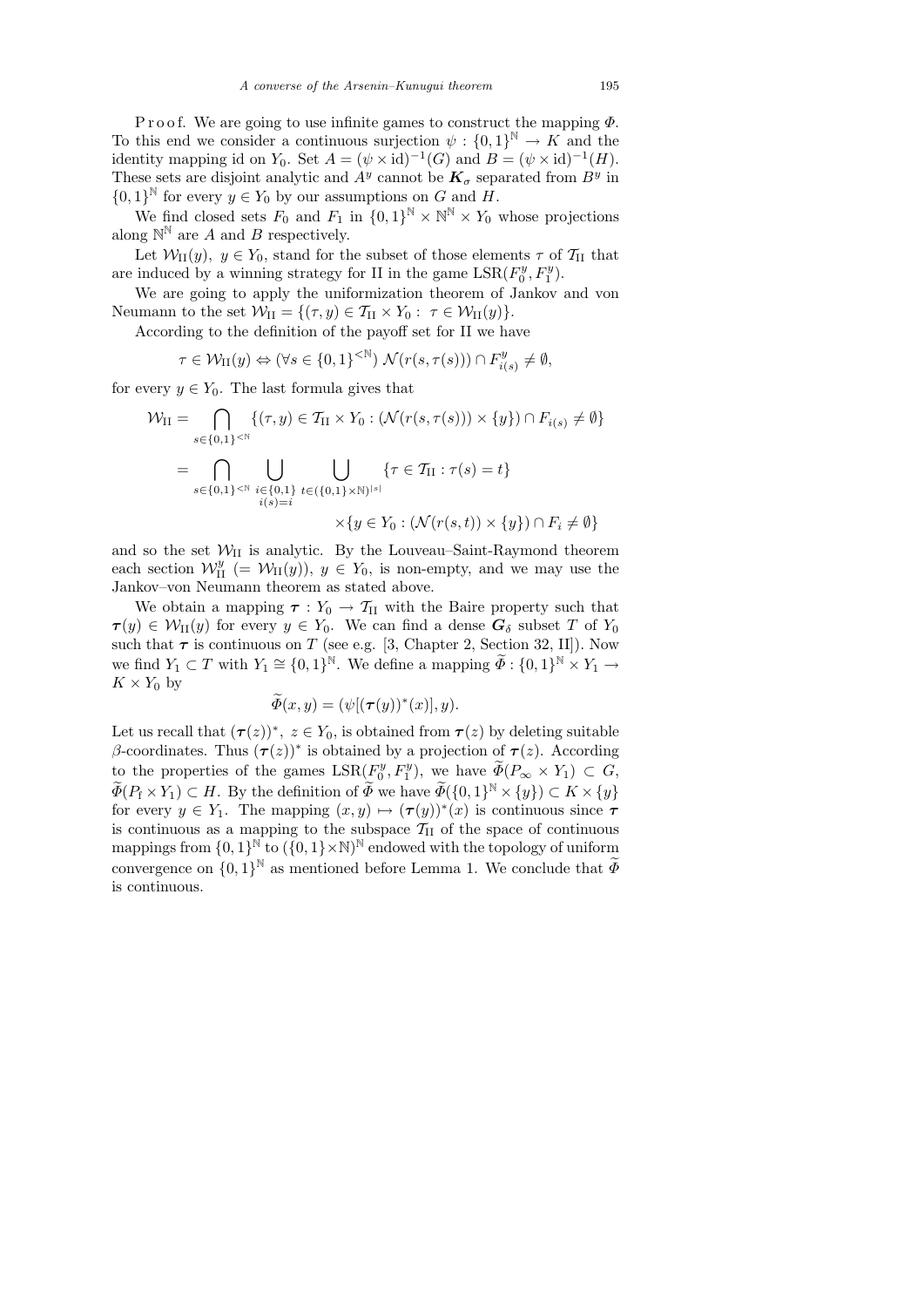Moreover,  $\widetilde{\Phi}$  is non-constant on every set  $V \times \{y\}$ , where  $y \in Y_1$  and V is a non-empty open subset of  $\{0,1\}^{\mathbb{N}}$ . Using this, the analogue of the standard Cantor construction, and the continuity of  $\widetilde{\Phi}$ , we construct by induction points  $x_s \in P_f$  and open balls  $V_s \subset \{0,1\}^{\mathbb{N}}, U_s \subset Y_1$ , such that for every  $s \in \{0,1\}^{\leq \mathbb{N}}$  we have

- (i)  $x_{s^{\wedge}0} = x_s$ ,
- (ii)  $V_s$  has its center at  $x_s$ ,
- (iii)  $\overline{V}_{s^{\wedge}0} \cup \overline{V}_{s^{\wedge}1} \subset V_s$ ,  $\overline{V}_{s^{\wedge}0} \cap \overline{V}_{s^{\wedge}1} = \emptyset$ , diam  $V_s < 2^{-|s|}$ ,
- $(iv) \ \overline{U}_{s^{\wedge}0} \cup \overline{U}_{s^{\wedge}1} \subset U_s, \ \overline{U}_{s^{\wedge}0} \cap \overline{U}_{s^{\wedge}1} = \emptyset, \ \text{diam}\ U_s < 2^{-|s|},$
- (v)  $\widetilde{\Phi}(V_{s^{\wedge}0} \times U_{s^{\wedge}i}) \cap \widetilde{\Phi}(V_{s^{\wedge}1} \times U_{s^{\wedge}i}) = \emptyset, i = 0, 1.$

We put

$$
Q = \bigcap_{n=0}^{\infty} \bigcup_{s \in \{0,1\}^n} V_s, \quad C = \bigcap_{n=0}^{\infty} \bigcup_{s \in \{0,1\}^n} U_s,
$$

and  $Q_f = Q \cap P_f$ . The conditions (i) and (ii) give that  $Q_f$  is dense in  $Q$ . The set  $Q_f$  is countable since  $Q_f \subset P_f$ . The condition (iii) ((iv), respectively) gives  $Q \cong \{0,1\}^{\mathbb{N}}$   $(C \cong \{0,1\}^{\mathbb{N}}$ , respectively). Define  $\Phi = \widetilde{\Phi}|_{Q \times C}$ . The mapping  $\Phi$  is injective by the condition (v). The other required properties of  $\Phi$  are clearly satisfied.

To get the proof of  $(a) \Rightarrow (b)$  of the Main Theorem we need a lemma.

LEMMA 2. Let Y be a separable metric space,  $C \subset Y$  be a homeomorphic copy of  $\{0,1\}^{\mathbb{N}}$  and  $g_n$ :  $C \to Y$  be a mapping with the Baire property without fixed points for every  $n \in \mathbb{N}$ . Then there exists  $D \subset C$  such that

- (a)  $D \cong \{0,1\}^{\mathbb{N}},$
- (b)  $g_n$  is continuous on D for every  $n \in \mathbb{N}$ ,
- (c)  $g_n(D) \cap D = \emptyset$  for every  $n \in \mathbb{N}$ .

Proof. We need the following claim.

CLAIM. Let Y be a metric space,  $T \cong \{0,1\}^{\mathbb{N}}, T \subset Y, g: T \to Y$  be a continuous mapping without fixed points,  $k \in \mathbb{N}$  and  $V_1, \ldots, V_k$  be open sets intersecting T. Then there exists a set  $L \subset (V_1 \cup \ldots \cup V_k) \cap T$  such that

- (a)  $L \cong \{0,1\}^{\mathbb{N}},$
- (b) L intersects each  $V_j$ ,  $j = 1, \ldots, k$ ,
- (c)  $g(L) \cap L = \emptyset$ .

P r o o f. We pick a point  $x_j \in T \cap V_j$  for every  $j \in \{1, ..., k\}$  in such a way that  $\{x_1, \ldots, x_k\} \cap \{g(x_1), \ldots, g(x_k)\} = \emptyset$ . This can be done as follows.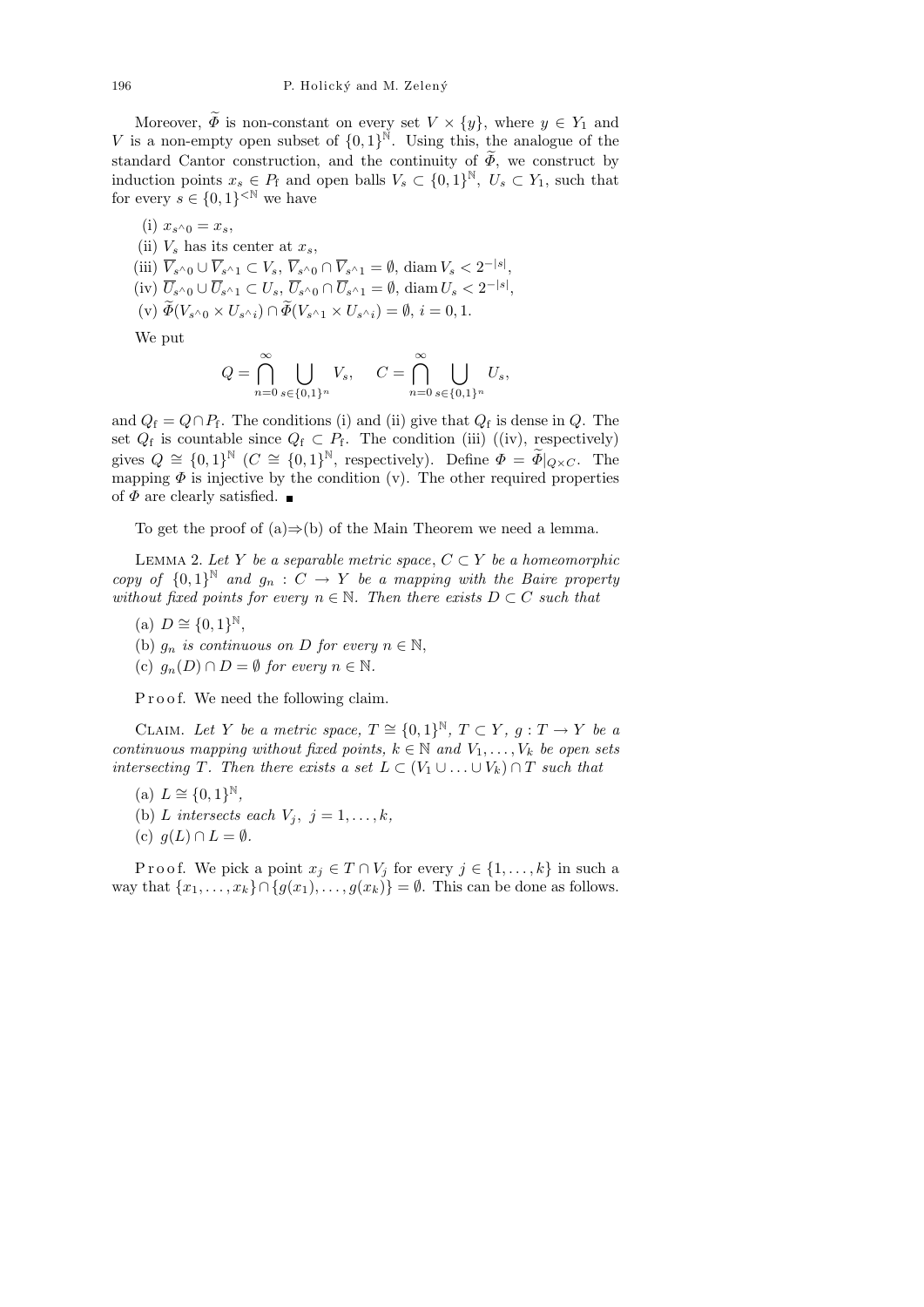For  $j = 1, \ldots, k$  define

$$
N_j = \begin{cases} \emptyset & \text{if } g(V_j \cap T) \text{ is infinite,} \\ g(V_j \cap T) & \text{if } g(V_j \cap T) \text{ is finite;} \end{cases} \qquad P = \bigcup_{j=1}^k N_j.
$$

The set P is clearly finite. Choose  $x_1 \in (V_1 \cap T) \setminus P$ . Suppose that we have picked points  $x_1, \ldots, x_s, s < k$ , such that for all  $j = 1, \ldots, s$ ,

$$
x_j \in (V_j \cap T) \setminus (P \cup g(\{x_1, \ldots, x_{j-1}\}) \cup g^{-1}(\{x_1, \ldots, x_{j-1}\})).
$$

Observe that we may find

$$
x_{s+1} \in X_{s+1} = (V_{s+1} \cap T) \setminus (P \cup g(\{x_1, \ldots, x_s\}) \cup g^{-1}(\{x_1, \ldots, x_s\})).
$$

Indeed, the set  $X_{s+1}$  is non-empty since otherwise  $g(V_{s+1} \cap T)$  is finite and, as  $(V_{s+1}\cap T)\setminus (P\cup g(\lbrace x_1,\ldots,x_s\rbrace))$  is infinite, there exists  $j_0\in\lbrace 1,\ldots,s\rbrace$ such that  $x_{j_0} \in g(V_{s+1} \cap T) = N_{s+1} \subset P$ , a contradiction. Our construction of  $x_1, \ldots, x_k$  clearly works.

This construction and continuity of g on each  $V_i \cap T$  imply that, for every  $j = 1, \ldots, k$ , we can find in a sufficiently small neighbourhood of  $x_i$  a set  $L_j \cong \{0,1\}^{\mathbb{N}}$  such that  $L_j \subset V_j \cap T$  and  $(\bigcup_{j=1}^k L_j) \cap g(\bigcup_{j=1}^k L_j) = \emptyset$ . Put  $L = \bigcup_{j=1}^{k} L_j$ . It is not difficult to see that  $L \cong \{0,1\}^{\mathbb{N}}$  and has all required properties. This finishes the proof of the Claim.

Let  $D_0 \subset C$  be a homeomorphic copy of the Cantor set such that all  $g_n$ 's are continuous on  $D_0$  (using [3, Chapter 2, Section 32, II]). Let  $G_{\emptyset} = C$ .

We inductively construct compact sets  $D_n \subset D_0$ ,  $D_n \cong \{0,1\}^{\mathbb{N}},$  and open sets  $G_s \subset C, s \in \{0,1\}^n$  for  $n \in \mathbb{N}$ , such that

(i)  $\overline{G}_{s^{\wedge}0} \cap \overline{G}_{s^{\wedge}1} = \emptyset$ ,  $\overline{G}_{s^{\wedge}0} \cup \overline{G}_{s^{\wedge}1} \subset G_s$  for  $s \in \{0,1\}^{n-1}$ ,

(ii) diam  $G_s < 2^{-n}$  for  $s \in \{0, 1\}^n$ ,

(iii)  $D_n \cap G_s \neq \emptyset$  for  $s \in \{0,1\}^n$  and  $D_n \subset D_{n-1} \cap \bigcup_{t \in \{0,1\}^n} G_t$ , and (iv)  $g_n(D_n) \cap D_n = \emptyset$ .

Suppose that we have constructed  $D_0, \ldots, D_{n-1}$  and  $G_s, s \in \{0,1\}^{\leq N}$ ,  $|s| \leq n-1$ . Choose  $G_s$  intersecting  $D_{n-1}$  for  $s \in \{0,1\}^n$  such that (i) and (ii) are satisfied. Use the Claim for  $T = D_{n-1}$ ,  $g = g_n$  and  $\{V_1, \ldots, V_{2^n}\}$  ${G_s : s \in \{0,1\}^n}$  to get L and put  $D_n = L$ .

Define  $D = \bigcap_{n=0}^{\infty} D_n$ . It is not difficult to see that D has all required properties.

*Proof of Main Theorem.* The set  $f(L)$  is separable by [9, 4.3.8]. Hence, replacing Y by the metric completion of  $f(L)$ , without any loss of generality, we assume that  $Y$  is a Polish space.

*Proof of* (b) $\Rightarrow$ (a). We use the Arsenin–Kunugui theorem as restated for Borel measurable mappings above. If  $F \subset L$  is closed, then the restriction of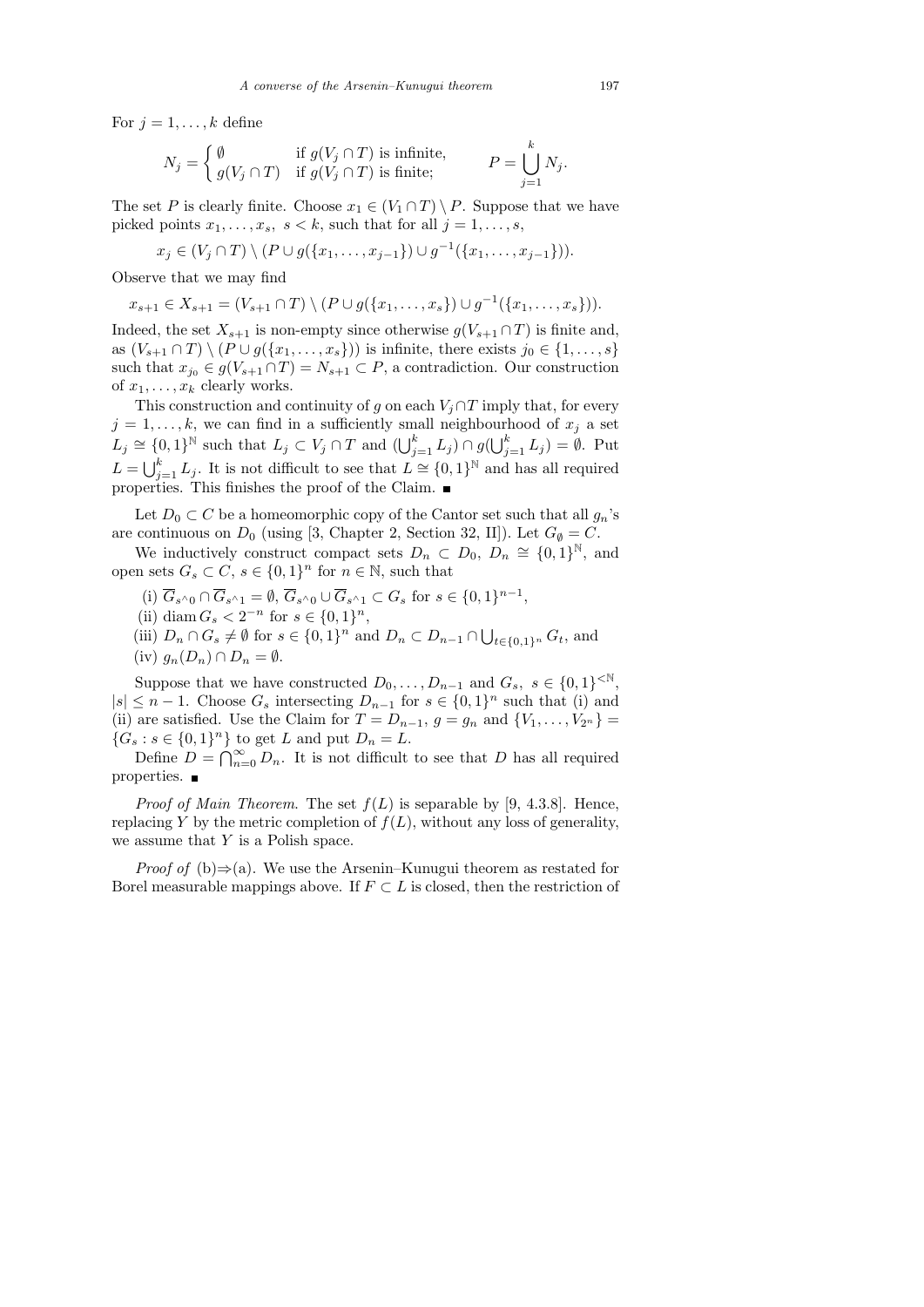f to  $F \setminus f^{-1}(S)$  fulfils the assumptions and  $f(F) = f(F \setminus f^{-1}(S)) \cup (f(F) \cap S)$ is Borel in the Polish space Y (and so it is a Luzin space).

*Proof of* (a) $\Rightarrow$ (b). Let K be a metric compactification of L. We extend f to a Borel mapping f of K to Y by a constant on  $K \setminus L$ . The graph of f is a Borel subset of  $K \times Y$  as L is Borel in K and  $f: L \to Y$  is Borel measurable.

Suppose that (b) does not hold, i.e.  $S = \{y \in Y : (\text{graph } f)^y \text{ is not } \mathbf{K}_{\sigma}\}\$ is uncountable. By (a) of the Arsenin–Kunugui theorem, S is analytic and so there is  $Y_0 \cong \{0,1\}^{\mathbb{N}}$  in S. Moreover we may and shall assume that  $f(K \setminus L) \cap Y_0 = \emptyset.$ 

Let  $G = (\text{graph } f) \cap (L \times Y_0)$  and  $H = (K \times Y_0) \setminus G$ . Using Lemma 1 we get  $\Phi$ , C, Q, and  $Q_f$  satisfying the claim of that lemma. Let  $E =$  $\Phi((Q \setminus Q_f) \times C), \overline{E} \setminus E = \Phi(Q_f \times C)$  and  $Q_f = \{q_n : n \in \mathbb{N}\}\$ . So  $\overline{E} \setminus E$  is covered by the graphs of continuous mappings  $\gamma_n : C \to K$ ,  $n \in \mathbb{N}$ , where  $(\gamma_n(y), y) = \Phi(q_n, y), y \in C.$  We put  $g_n = f \circ \gamma_n : C \to Y$  and use Lemma 2 for them. Thus we find  $D \cong \{0,1\}^{\mathbb{N}}$  in C such that each  $\widetilde{f} \circ \gamma_n : D \to Y$ is continuous and  $f \circ \gamma_n(D) \cap D = \emptyset$ . As  $\Phi$  from Lemma 1 restricted to  $(Q \setminus Q_f) \times D$  is a homeomorphism onto the set  $E_D = (K \times D) \cap E$  with the property that  $\Phi(x, y) \in E_D$  for every  $(x, y) \in (Q \setminus Q_f) \times D$ , there is a relatively closed subset U of  $E_D$  whose projection N to D is not Borel in D. (It suffices to choose a closed subset of  $(Q \setminus Q_f) \times D \cong \mathbb{N}^{\mathbb{N}} \times D$ with non-Borel projection  $N$  to  $D$  and take its image under  $\Phi$ .) Finally, we consider the relatively closed subset  $F = \overline{p_L(U)}^L$  in L, where  $p_L$  is the projection to L. Since U is a subset of the graph of f and of  $E_D$ , we see that  $f(p_L(U)) = N \subset D$ .

We claim that

$$
f(F \setminus p_L(U)) = \bigcup_{n \in \mathbb{N}} f(\gamma_n(D) \cap F).
$$

Indeed, if  $y = f(x)$  with  $x \in \gamma_n(D) \cap F$ , then  $x \notin p_L(U)$ . Otherwise y would be an element of  $f \circ \gamma_n(D) \cap D = \emptyset$ . The other inclusion can be proved as follows. Let  $z = f(x)$  with  $x \in F \setminus p_L(U)$ . There is a sequence  $(x_n, y_n) \in U$ such that  $x_n \to x$  by the definition of F and, as  $\overline{E}_D$  is compact, we may suppose that  $(x_n, y_n)$  tends to  $(x, y) \in \overline{E}_D$  for some  $y \in D$ . As U is relatively closed in  $E_D$  and  $x \notin p_L(U)$ , we have  $(x, y) \in \overline{E}_D \setminus E_D \subset \overline{E} \setminus E$ . Hence, there is an  $n \in \mathbb{N}$  such that  $\gamma_n(y) = x$  and so  $z = f(\gamma_n(y)) \in f(\gamma_n(D) \cap F)$ and  $(\star)$  is proved.

It follows from  $(\star)$  that  $f(F \setminus p_L(U)) \subset \bigcup_{n \in \mathbb{N}} f \circ \gamma_n(D)$  and so  $f(F \setminus p_L(U)) \cap D = \emptyset$ . Therefore  $f(F) \cap D = N$  and, as N is not Borel in the compact set  $D$ , the set  $f(F)$  is not Borel in Y and the theorem is proved. ■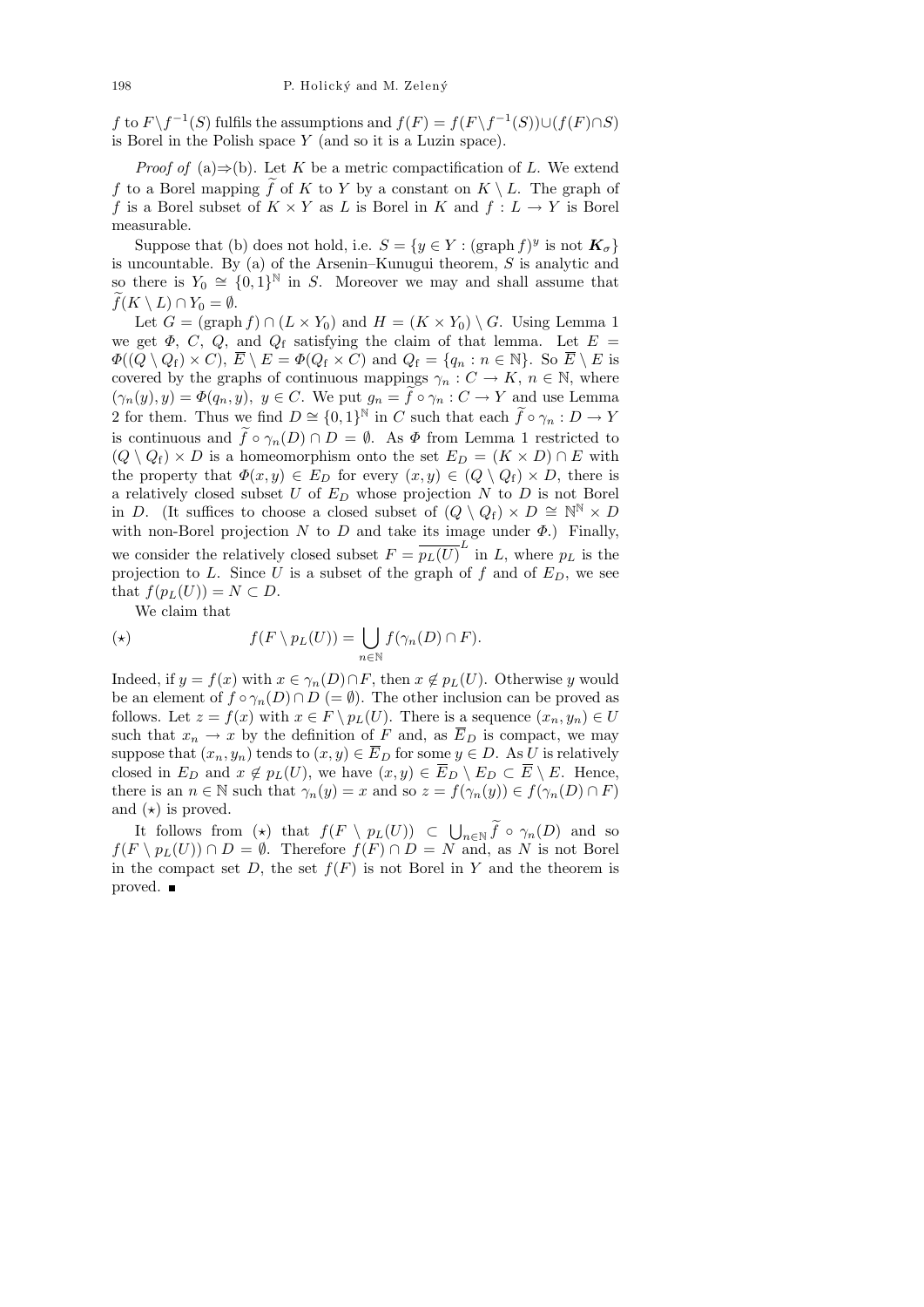4. Some corollaries and remarks. Let us point out that in the proof of (b)⇒(a) of the Main Theorem we proved that (b) implies that  $f(F)$  is a Luzin space whenever  $F$  is closed in  $L$ . Hence using the Main Theorem and this observation we get the following statement.

COROLLARY 3. Let  $f: L \to Y$  be a Borel measurable mapping of a Luzin space  $L$  to a metric space  $Y$ . Then the following statements are equivalent.

- (a) For every closed set  $F \subset L$  the set  $f(F)$  is Borel in  $f(L)$ .
- (b) For every closed set  $F \subset L$  the image  $f(F)$  is a Luzin space.

REMARK. Our Corollary 3 (a)⇒(b) improves Taĭmanov's result [10, Theorem 3] saying that the image of a Luzin space under a closed continuous mapping is a Luzin space.

COROLLARY 4. Let  $f: L \to Y$  be a Borel measurable mapping of a Luzin space  $L$  to a metric space  $Y$ . Then exactly one of the following possibilities holds.

(a) There is an ordinal  $\alpha < \omega_1$  such that  $f(F)$  is of Borel class less than  $\alpha$  for each closed subset F of L.

(b) For every ordinal  $\alpha$ ,  $2 \leq \alpha < \omega_1$ , there is a closed subset F of L such that  $f(F)$  is a Borel subset of exact additive class  $\Sigma^0_\alpha$ . If  $3 \leq \alpha < \omega_1$ , then there is a closed set F such that  $f(F)$  is of exact multiplicative class  $\mathbf{\Pi}^0_{\alpha}$ . Also there is a closed subset F of L such that  $f(F)$  is analytic but not Borel.

In particular, if f satisfies (a), or equivalently (b), of the Main Theorem, then the Borel classes of the sets  $f(F)$ , with F closed in L, are bounded by a fixed countable ordinal.

Proof. As in the proof of the Main Theorem we may assume that  $Y$ is Polish. We shall show that (a) holds if the set  $S = \{y \in Y : f^{-1}(y) \}$ is not  $K_{\sigma}$  is countable and (b) holds if the set S is uncountable.

Let  $S$  be countable. Put

$$
G = (\operatorname{graph} f) \cap (L \times (Y \setminus S)).
$$

The set G is a Borel subset of  $L \times Y$  such that  $G^y$  is  $\mathbf{K}_{\sigma}$  for every  $y \in Y$ . According to Saint-Raymond's theorem [8] there exist Borel sets  $G_n$ ,  $n \in \mathbb{N}$ , such that  $G = \bigcup_{n=1}^{\infty} G_n$  and  $G_n^y$  is compact whenever  $y \in Y$  and  $n \in \mathbb{N}$ . Let  $F$  be a closed subset of  $L$ . Then

$$
f(F) = \Big(\bigcup_{n=1}^{\infty} p_Y((F \times Y) \cap G_n)\Big) \cup (f(F) \cap S),
$$

where  $p_Y$  is the projection of  $L \times Y$  onto Y. It is sufficient to show that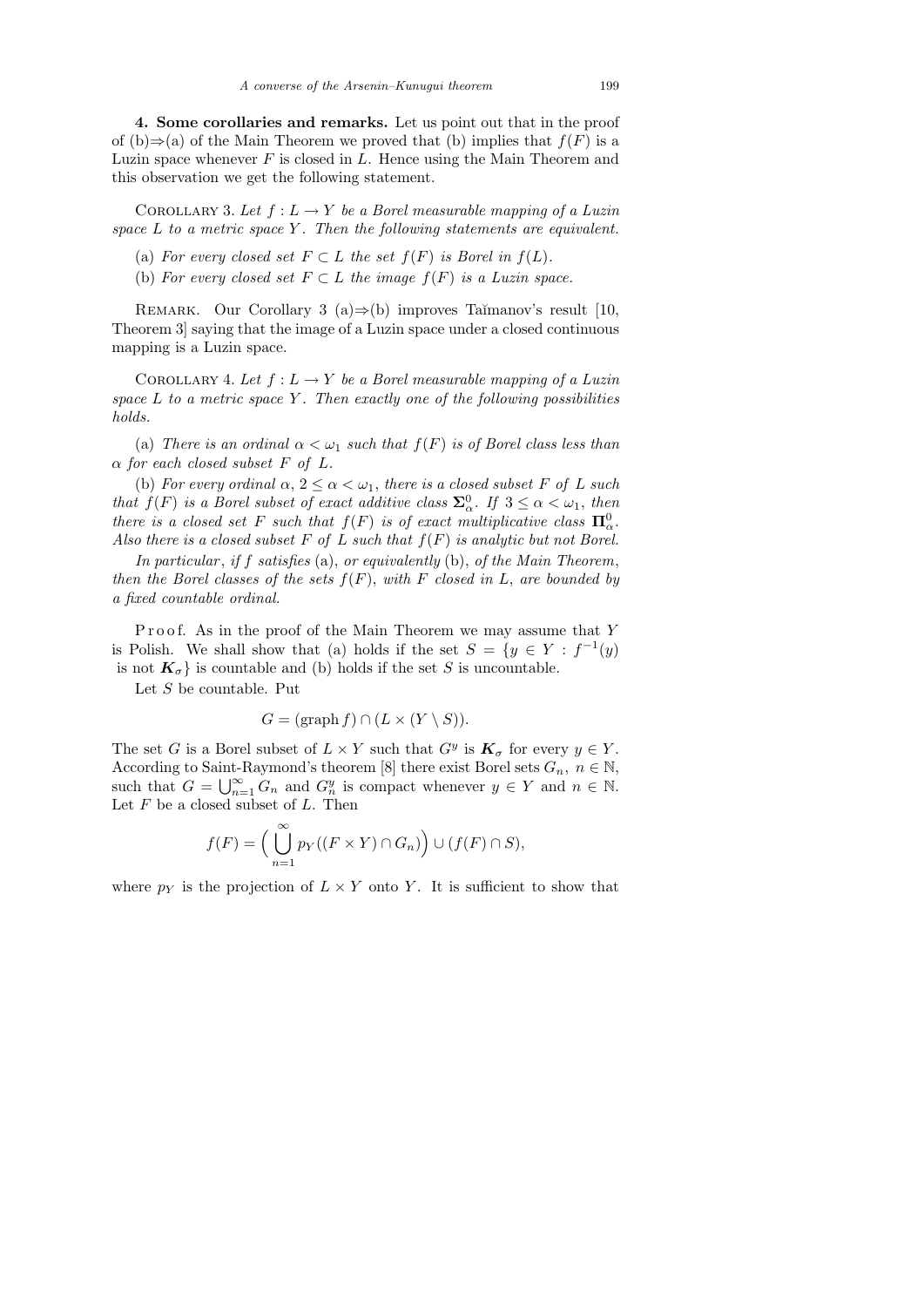if  $B \subset L \times Y$  is a Borel set with  $B<sup>y</sup>$  compact for every  $y \in Y$ , then there exists an  $\alpha < \omega_1$  such that  $p_Y((F \times Y) \cap B)$  is of Borel class less than  $\alpha$ whenever  $F \subset L$  is closed.

Observe that, if  ${F_j}_{j=1}^{\infty}$  is a decreasing sequence of closed subsets of L such that  $\bigcap_{j=1}^{\infty} F_j = F$ , then

$$
p_Y\Big(\bigcap_{j=1}^{\infty} (F_j \times Y) \cap B\Big) = \bigcap_{j=1}^{\infty} p_Y((F_j \times Y) \cap B)
$$

since  $B^y$ 's are compact (cf. e.g. [1, II, 19, Theorem]).

Fix a countable open basis  $\mathcal B$  of L. Consider a countable family  $\mathcal F$  of all closed sets of the form  $L \setminus (U_1 \cup \ldots \cup U_m)$ , where  $m \in \mathbb{N}$  and  $U_i \in \mathcal{B}$  for every  $i = 1, \ldots, m$ . Since F is countable there exists a  $\beta < \omega_1$  such that for every  $F \in \mathcal{F}$ ,  $p_Y((F \times Y) \cap B)$  is of Borel class less than  $\beta$ . We see that each closed subset of  $L$  can be written as an intersection of a decreasing sequence of sets from F. Thus we conclude that  $p_Y((F \times Y) \cap B)$  is of Borel class less than  $\alpha = \beta + 1$  whenever F is closed in L.

Now let S be uncountable. Let K be a metric compactification of  $L$ ,  $E \subset K \times Y$ , D,  $E_D$  be sets from the proof of (a) $\Rightarrow$ (b) of the Main Theorem.

For every ordinal  $2 \leq \alpha < \omega_1$  there is a relatively closed subset  $H \subset E_D$ whose projection N to D is of exact class  $\Sigma^0_\alpha$  ( $\Pi^0_\alpha$ , respectively). Put  $F = \overline{p_L(H)}^L$ . Using (\*) from the proof of (a)⇒(b) of the Main Theorem, we deduce that  $f(F)$  is a Borel set of exact class  $\Sigma^0_\alpha$  if  $\alpha \geq 2$  (and  $\Pi^0_\alpha$  if  $\alpha \geq 3$ , respectively) since  $f(F)$  is the union of the set  $N \subset D$  and the set  $f(F \setminus p_L(H))$ , which is  $K_{\sigma}$  and disjoint from the compact set D.

REMARK. In analogy to our Main Theorem and Corollary 3, we may reformulate the results of Luzin and Purves as follows.

LUZIN–PURVES THEOREM. Let  $f: L \to Y$  be Borel measurable, L be a Luzin space, and  $Y$  be a metric space. Then the following statements are equivalent.

- (1) For every  $G_{\delta}$  set  $B \subset L$ , the set  $f(B)$  is Borel in  $f(L)$ .
- (2) For every Borel set  $B \subset L$ , the image  $f(B)$  is a Luzin space.
- (3) The set  $\{y \in Y : f^{-1}(y)$  is not countable} is at most countable.

We shall show how the proof can be obtained from the following lemma that is an analogue of Lemma 1 above.

LEMMA. Let  $G \subset L \times Y$  be analytic and  $\{y \in Y : G^y$  is uncountable be uncountable, where  $L$  is a Luzin space and  $Y$  is a metric space. Then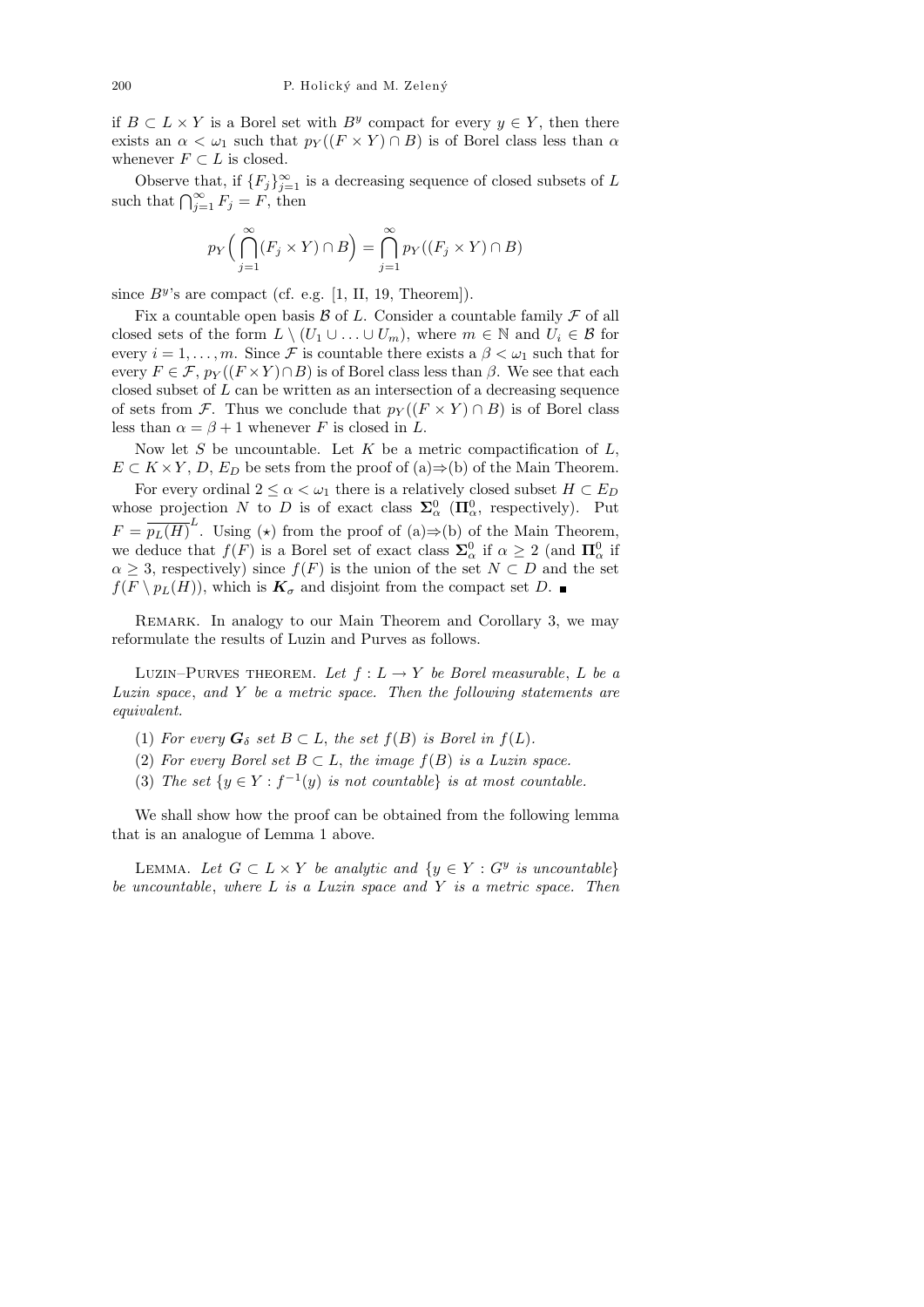P r o o f. A particular case of this lemma with  $L = Y = \{0,1\}^{\mathbb{N}}$  is Mauldin's theorem stated in [6, Section 4.1]. We may reduce the general case to that particular one as follows. Since the uncountable set  $\{y \in Y :$  $G<sup>y</sup>$  is uncountable} is analytic ([3, Chapter 3, Section 39, VII, Theorem 3]), it contains a homeomorphic copy of the Cantor set, and so we may suppose that  $Y = \{0, 1\}^{\mathbb{N}}$ . There is a one-to-one continuous mapping  $\varphi$  of a  $G_{\delta}$ subset H of  $\{0,1\}^{\mathbb{N}}$  onto L. We get  $\Phi$  as the composition of the mapping that takes  $(x, y) \in H \times Y$  to  $(\varphi(x), y) \in L \times Y$  with the mapping obtained by Mauldin's theorem applied to the set  $\{(x, y) \in H \times \{0, 1\}^{\mathbb{N}} : (\varphi(x), y) \in G\}$  $\subset \{0,1\}^{\mathbb{N}} \times \{0,1\}^{\mathbb{N}}$  that is analytic as a continuous preimage of the analytic set  $G$ .

Proof of Luzin–Purves theorem. As in the proof of the Main Theorem we may assume that Y is Polish. The implication  $(2) \Rightarrow (1)$  is obvious,  $(3) \Rightarrow (2)$ follows immediately from the Luzin theorem mentioned in the introduction. Thus we need to prove  $(1) \Rightarrow (3)$  only. Suppose (3) does not hold and let G be the graph of f. Let  $\Phi$ , C, and E be as in the lemma above. As E is compact, the projection of E into L is a homeomorphism. We choose a  $G_{\delta}$ subset F of  $\{0,1\}^{\mathbb{N}} \times C$  whose projection P to C is not Borel. Then the projection B of the set  $\Phi(F)$  to L is  $G_{\delta}$  in L and its image under f equals  $P_{\cdot}$ 

The authors are indebted to Gabriel Debs, Jean Saint-Raymond, Roman Pol, Ondřej Kalenda, and Luděk Zajíček for discussions that led to improvements of our results and their presentation.

## **References**

- [1] C. Dellacherie, *Un cours sur les ensembles analytiques*, in: Analytic Sets, Academic Press, London, 1980, 183–316.
- [2] A. S. K e c h ri s, *Classical Descriptive Set Theory*, Springer, New York, 1995.
- [3] K. Kuratowski, *Topology*, Vol. I, Academic Press, New York, 1966.
- [4] A. Louveau and J. Saint-Raymond, *Borel classes and closed games*, Trans. Amer. Math. Soc. 304 (1987), 431–467.
- [5] R. D. Mauldin, *Bimeasurable functions*, Proc. Amer. Math. Soc. 83 (1981), 369–370.
- [6] R. P ol, *Some remarks about measurable parametrizations*, ibid. 93 (1985), 628–632.
- [7] R. Purves, *Bimeasurable functions*, Fund. Math. 58 (1966), 149-158.
- [8] J. Saint-Raymond, *Boréliens à coupes*  $K_{\sigma}$ , Bull. Soc. Math. France 104 (1976), 389–400.
- [9] S. M. Srivastava, *A Course on Borel Sets*, Springer, New York, 1998.